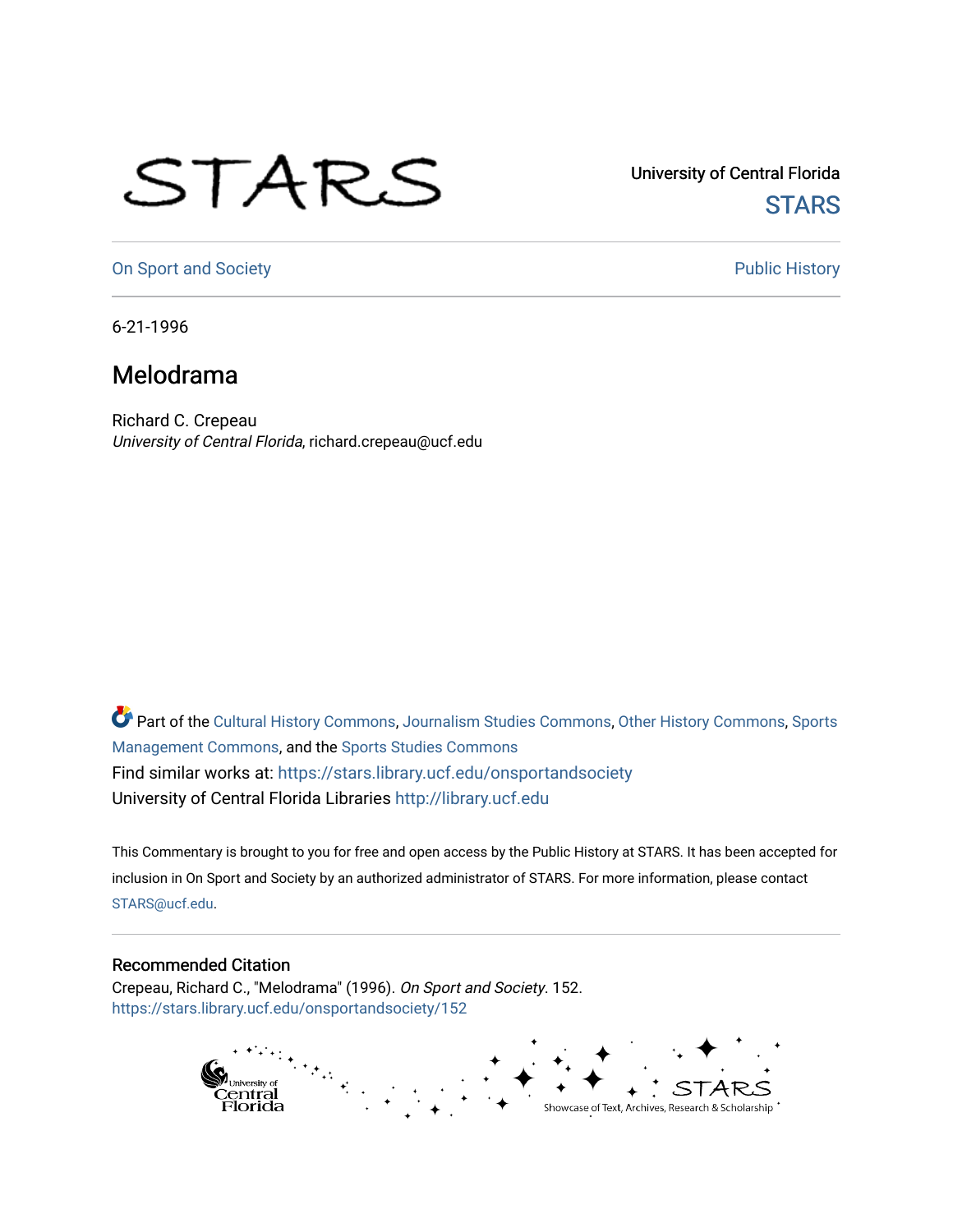## SPORT AND SOCIETY FOR H-ARETE JUNE 21, 1996

Did you ever stop to think that Dennis Rodman is the author of the number one best selling non-fiction book in America? Other than the fact that this gives the term "non-fiction" a peculiar meaning, what does this say about the current state of affairs in American Sport and American Society?

Rodman brings the NBA one step closer to the World Wraslin Federation, although it was clearly close without him what with its overblown player introductions and the growing amount of trash talking and PR hype all of which are variations on the same theme.

If Dennis Rodman is not resigned by the Bulls or anyone else in the league he now has several options available. No doubt the best selling author has at least one sequel in him. With a few more pounds of beef he could move right into the WWF where he woul d be a natural, or he could make the intermediate step and become a wide-receiver in Arena Football. If he can sing Dennis would be a knockout in Key West as a nightclub performer in drag. The hot pink boa and silver dress with matching hair and pumps were just smashing and would knock'em dead on Duval Street.

Hockey has not escaped this increase in volume and hype either. Openings for hockey games in Orlando and in many of the NHL cities now feature show business melodrama worthy of the owner of the Anaheim Ducks. The throwing of squid, rats, fish and, in Orlando, sunglasses, onto the ice has cheapened, and in some cases overshadowed the hockey players. The music and the minicontests in the stands during breaks in the action further dilute attention from the athletic skills and demean both the players and the sport.

But then all of this seems like one more step into the madness that one finds in other facets of modern sport. Owners continue to be an amazing lot of fools. Marge Schott has distinguished herself with a string of ignorant comments and foolish costcutting measures that have overshadowed the Cincinnati Reds baseball team in that community. Once again Schott has demonstrated that to get rich in America requires little or no intelligence.

Schott's fellow-baseball owners find it easy to match her. Thinking that somehow suspending her from the game will serve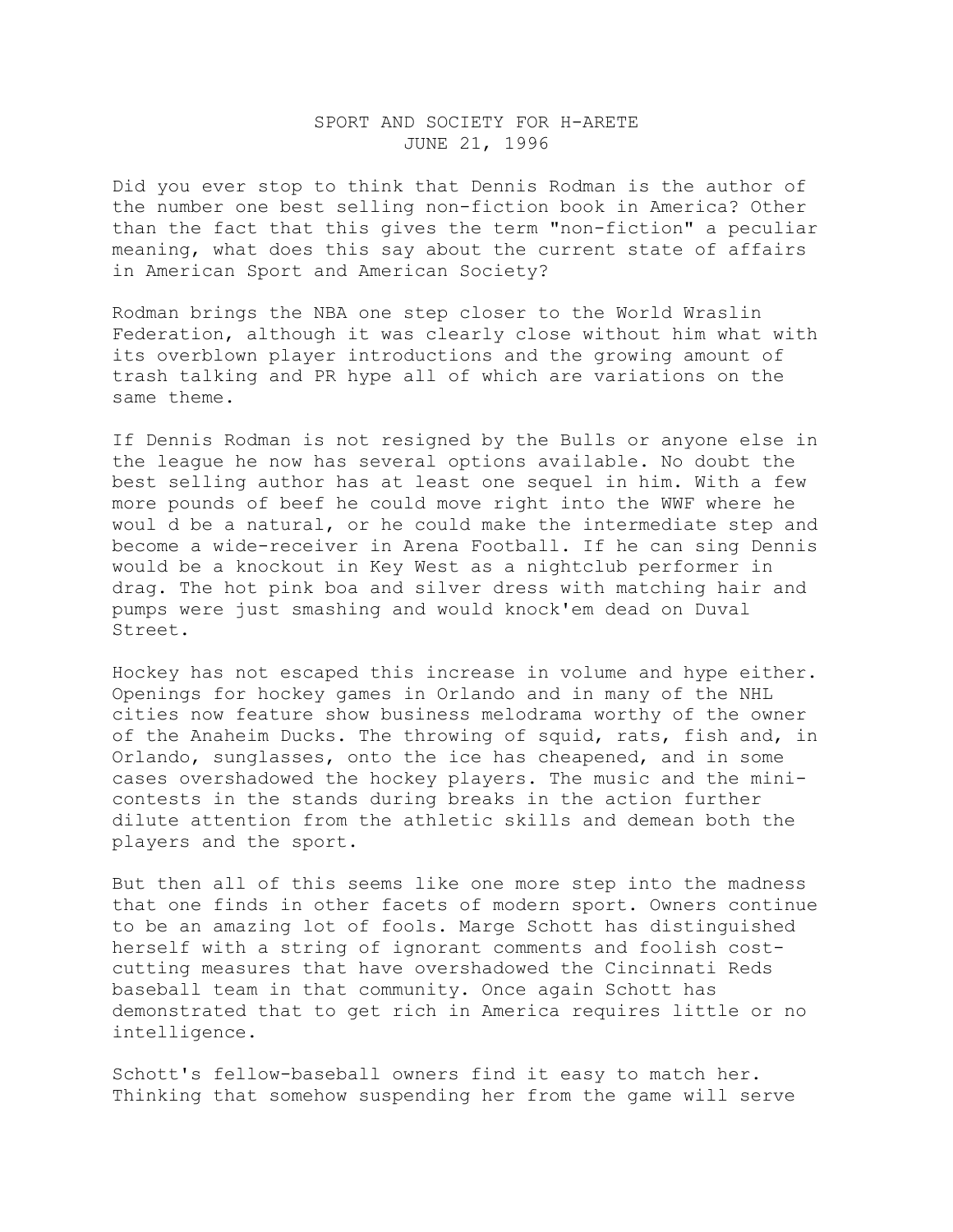any useful purpose is at best silly. At worst it is a blatant display of a double standard. Baseball owners who are ignorant men apparently are acceptable, while ignorant women are not, in this dubious fraternity of fuzzing thinking millionaires. None of this surprises anyone as these are the same people who cancelled a baseball season and then cancelled a World Series for no apparent reason, other than their own inability to restrain themselves from paying out too much money to mediocre talents.

Owners are also the ones who have created the phenomenon of selling the name of arenas and stadia for commercial purposes. We now have 3-Com Park in San Francisco, several airline arenas, the Arco Arena, and the Target Center. I am not sure who started this sleazy practice but it reached a new low with the announcement last week by Malcom Glazer, owner of the Tampa Bay Bucs, that he was renaming Tampa Stadium, Houlihan's Stadium. So here we have it, a public facility carrying the name of a middle-brow restaurant chain, owned by Glazer and not even operating in Tampa. I suppose this is no worse than being named after a discount chain like Target, but where will it stop? I wouldn't expect an answer to this question soon, as we are still a long way from the bottom in public taste.

Of course owners do not have a monopoly on public ignorance. Albert Belle's various PR disasters make him the poster boy for athlete's foot-in-mouth disease. Lawrence Phillips has just added another line to his resume, thus rewarding the L.A.- St.Louis Rams for their own form of ignorance. My guess is that Phillips was simply off-track because he did not have Nebraska football and Fr. Tom Osborne Flanagan to give the proper structure to his life in Lotus Land.

Of a less serious and more humorous nature are several recent quotes. Harry Cary commented after a game that ended with a homer and a Cub victory that if you looked over into the Phillies dugout you could see "the other emotional extremity." And just which one is that Harry?

On the NBA radio broadcasts Brent Musburger kept calling Jack Ramsey, Dr. Jack, providing a dark Kevorkian side to the games.

In Atlanta John Schmoltz was recently quoted about his success near the end of last year, producing this double whammy: "I think my career is ahead of me now. I don't think I've even tipped the iceberg on how good I could get."